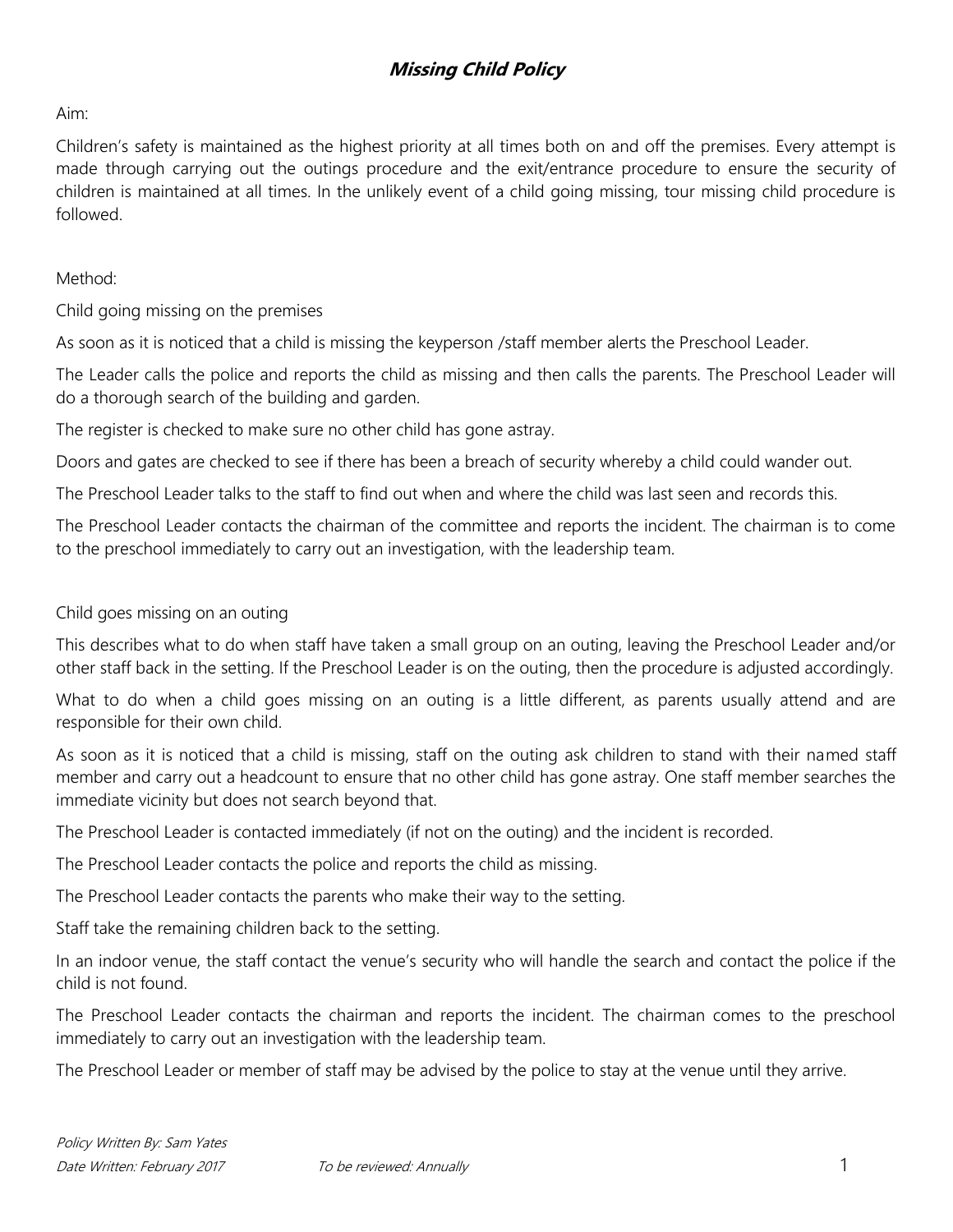# **Missing Child Policy**

### The investigation

Staff keep calm and do not let other children become anxious or worried. The Preschool Leader together with the chairman, speaks with the parents.

The chairman and leadership team carry out a full investigation taking written statements from all the staff in the room or who were on the outing.

The keyperson/staff member writes an incident report detailing:

- $\triangleright$  The date and time of the report
- $\triangleright$  What staff and children were in the group/outing and the name of the staff designated responsible for the missing child
- $\triangleright$  When the child was last seen in the group/outing
- $\triangleright$  What has taken place in the group or outing since the child went missing
- $\triangleright$  The time it is estimated the child went missing.

A conclusion is drawn as to how the breach of security happened.

If the incident warrants a police investigation, all staff cooperate fully. In this case the police will handle all aspects of the investigation, including interviewing staff. Children's social care may be involved if it seems likely there was a child protections issue to address.

The incident is reportable under RIDDOR arrangements, the local Health and Safety officer may want to investigate and will decide if there is a case for prosecution.

In the event of disciplinary action needing to be taken, OFSTED is informed.

The insurance provider is informed.

#### Managing people

Missing child incidents are worrying for all concerned. Part of managing the incident is to try to keep everyone as calm as possible.

The staff will feel worried about the child, especially the keyperson or the designated care for the safety of that child for the outing. They may blame themselves and their feelings of anxiety and distress will rise as the length of time the child is missing increases.

Staff may be an understandable target of parental anger and they may be afraid. The Preschool Leader need to ensure that staff are under investigation are not only fairly treated but receive support while feeling vulnerable.

The parents will feel angry and fraught. They may want to blame staff and may single out one staff members over others. They may direct their anger at the leadership team. When dealing with a distraught or angry parent, there should always be 2 members of staff, one of whom is the Preschool Leader and the other should be the chairman of the committee. No matter how understandable the parents anger may be, aggression or threats against staff are not tolerated and the police should be called.